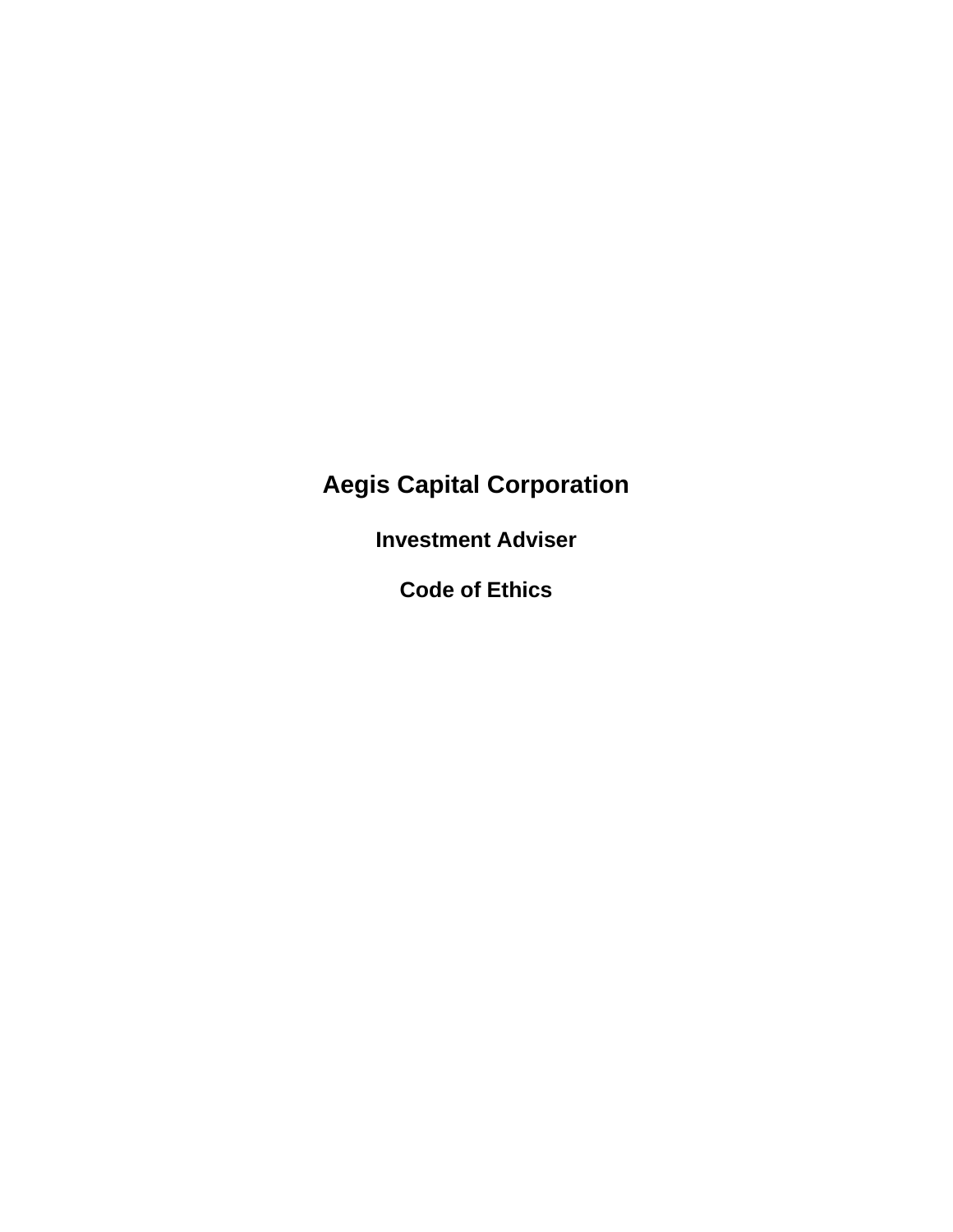## **Table of Contents**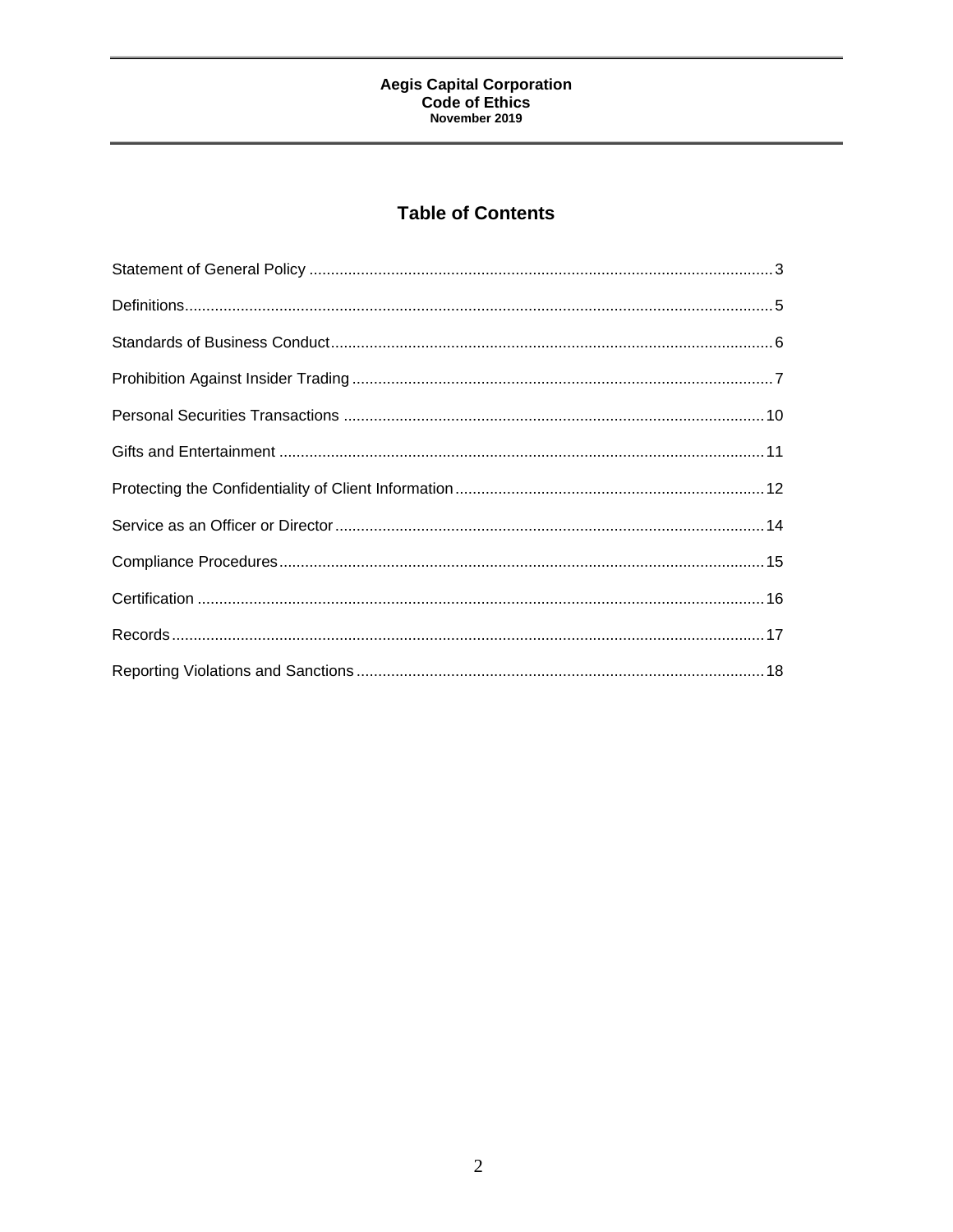## <span id="page-2-0"></span>**Statement of General Policy**

This Code of Ethics ("Code") has been adopted by Aegis Capital Corporation ("Aegis") and is designed to comply with Rule 204A-1 under the Investment Advisers Act of 1940 ("Advisers Act"). Additionally, all employees are expected to conduct themselves in accordance with Aegis' Written Supervisory Procedures.

This Code establishes rules of conduct for all investment advisory employees of Aegis and is designed to, among other things, govern personal securities trading activities in the accounts of associates, immediate family/household accounts and accounts in which an associate has a beneficial interest. The Code is based upon the principle that Aegis and its employees owe a fiduciary duty to Aegis clients to conduct their affairs, including their personal securities transactions, in such a manner as to avoid (i) serving their own personal interests ahead of clients, (ii) taking inappropriate advantage of their position with the firm and (iii) any actual or potential conflicts of interest or any abuse of their position of trust and responsibility.

The Code is designed to ensure that the high ethical standards long maintained by Aegis continue to be applied. The purpose of the Code is to preclude activities which may lead to or give the appearance of conflicts of interest, insider trading and other forms of prohibited or unethical business conduct. The excellent name and reputation of our firm continues to be a direct reflection of the conduct of each associate.

Pursuant to Section 206 of the Advisers Act, both Aegis and its employees are prohibited from engaging in fraudulent, deceptive or manipulative conduct. Compliance with this section involves more than acting with honesty and good faith alone. It means that the Aegis has an affirmative duty of utmost good faith to act solely in the best interest of its clients.

Aegis and its employees are subject to the following specific fiduciary obligations when dealing with clients:

- The duty to have a reasonable, independent basis for the investment advice provided;
- The duty to obtain best execution for a client's transactions where the Firm is in a position to direct brokerage transactions for the client;
- The duty to ensure that investment advice is suitable and in the best interest to meeting the client's individual objectives, needs and circumstances; and
- A duty to be loyal to clients.

In meeting its fiduciary responsibilities to its clients, Aegis expects every associate to demonstrate the highest standards of ethical conduct for continued employment with Aegis. Strict compliance with the provisions of the Code shall be considered a basic condition of employment with Aegis. Aegis' reputation for fair and honest dealing with its clients has taken considerable time to build. This standing could be seriously damaged as the result of even a single securities transaction being considered questionable in light of the fiduciary duty owed to our clients. Employees are urged to seek the advice of his/her Branch Manager/Supervisor or Timothy Treble, Chief Compliance Officer, for any questions about the Code or the application of the Code to their individual circumstances. Employees should also understand that a material breach of the provisions of the Code may constitute grounds for disciplinary action, including termination of employment with Aegis.

The provisions of the Code are not all-inclusive. Rather, they are intended as a guide for employee of Aegis in their conduct. In those situations where an associate may be uncertain as to the intent or purpose of the Code, he/she is advised to consult with his/her Branch Manager/Supervisor or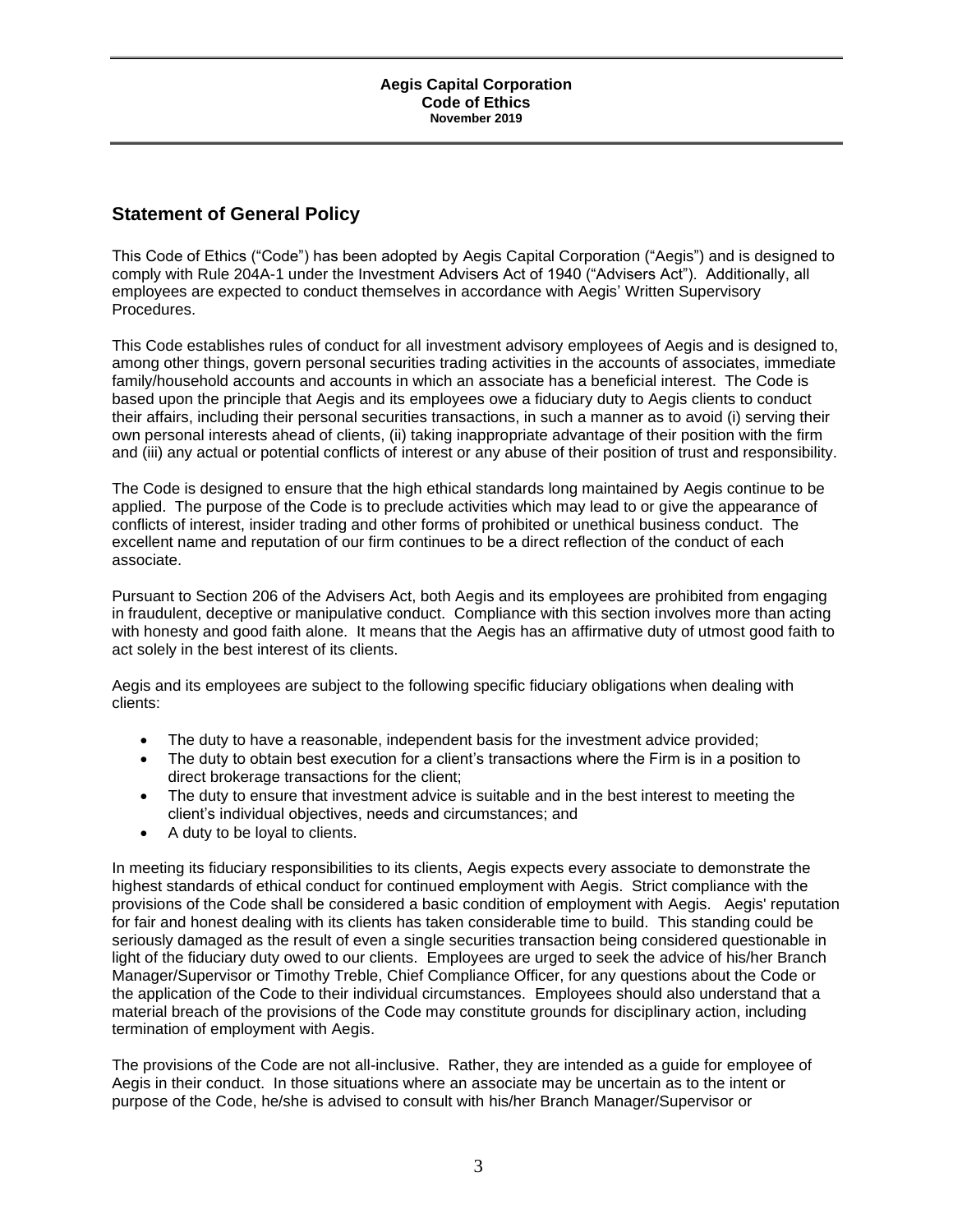Compliance. Your Branch Manager/Supervisor or Compliance may grant exceptions to certain provisions contained in the Code only in those situations when it is clear beyond dispute that the interests of our clients will not be adversely affected or compromised. All questions arising in connection with personal securities trading should be resolved in favor of the client even at the expense of the interests of employees.

The CCO will periodically report to senior management Aegis to document compliance with this Code.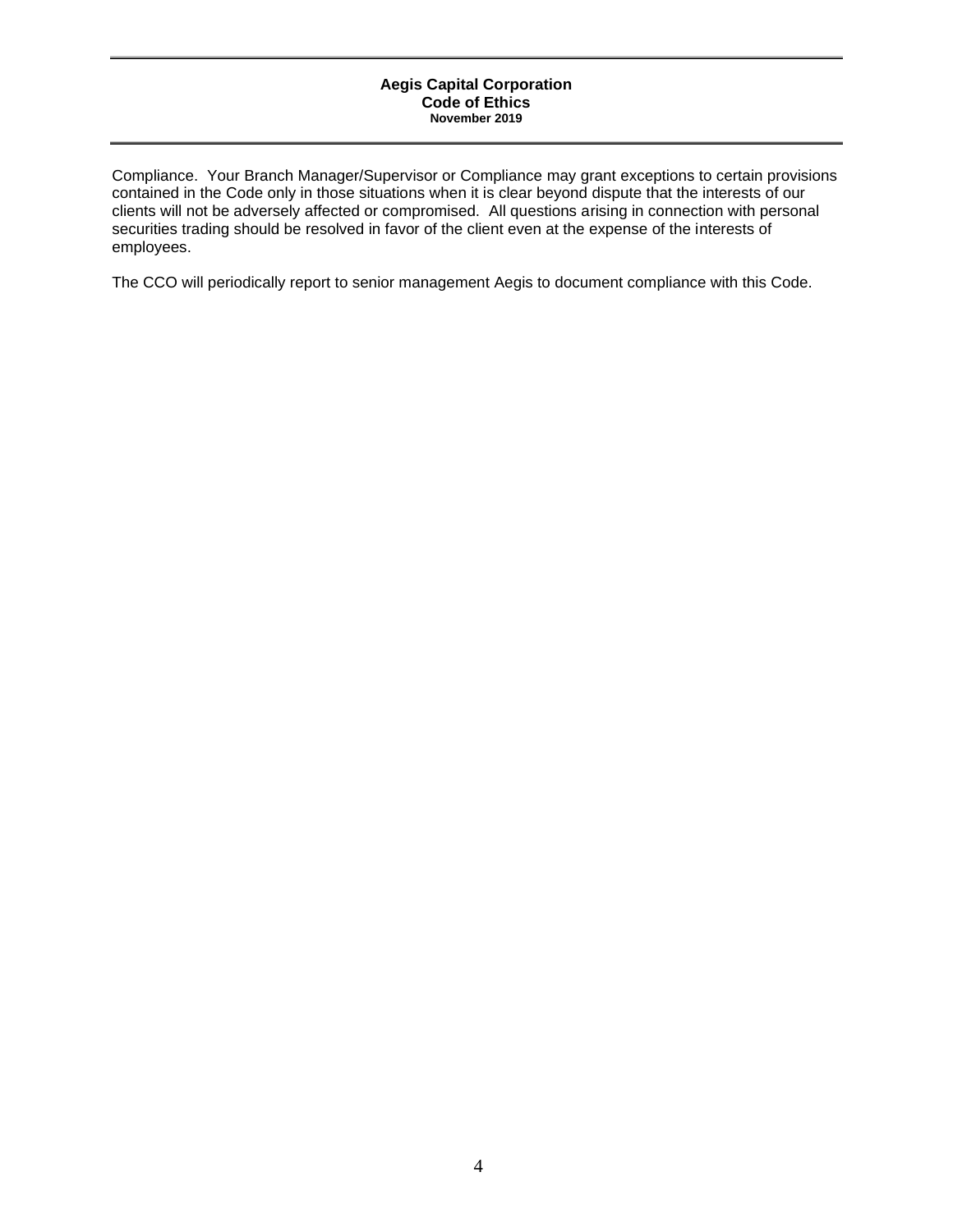## <span id="page-4-0"></span>**Definitions**

For the purposes of this Code, the following definitions shall apply:

- "Access person" means any supervised person who: has access to nonpublic information regarding any clients' purchase or sale of securities, or nonpublic information regarding the portfolio holdings of any fund RIA or its control affiliates manage; or is involved in making securities recommendations to clients that are nonpublic.
- "Account" means accounts of any associate and includes accounts of the associate's immediate family members (any relative by blood or marriage living in the associate's household), and any account in which he or she has a direct or indirect beneficial interest, such as trusts and custodial accounts or other accounts in which the associate has a beneficial interest or exercises investment discretion.
- "Beneficial ownership" shall be interpreted in the same manner as it would be under Rule 16a-1(a)(2) under the Securities Exchange Act of 1934 in determining whether a person is the beneficial owner of a security for purposes of Section 16 of such Act and the rules and regulations thereunder.
- "Reportable security" means any security as defined in Section 202(a)(18) of the Advisers Act, except that it does not include: (i) Direct obligations of the United States Government; (ii) Any account in which the adviser or associate has no direct or indirect influence or control.
- "Supervised person" means directors, officers and partners of Aegis (or other persons occupying a similar status or performing similar functions); employees of Aegis; and any other person, who provides advice on behalf of Aegis and is subject to Aegis' supervision and control.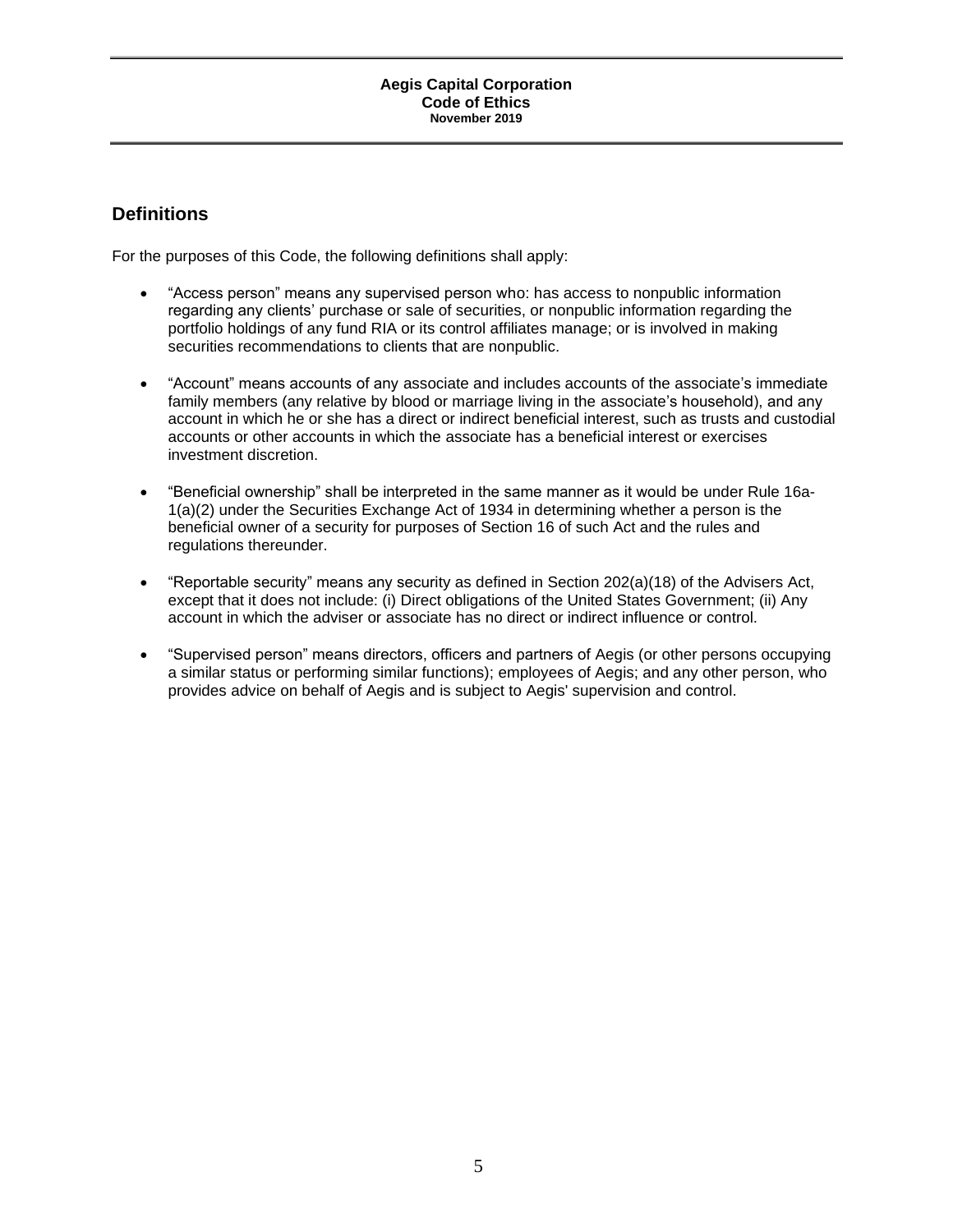## <span id="page-5-0"></span>**Standards of Business Conduct**

Aegis places the highest priority on maintaining its reputation for integrity and professionalism. That reputation is a vital business asset. The confidence and trust placed in our firm and its associates by our clients is something we value and endeavor to protect. The following Standards of Business Conduct set forth policies and procedures to achieve these goals. This Code is intended to comply with the various provisions of the Advisers Act and also requires that all supervised persons comply with the various applicable provisions of the Investment Company Act of 1940, as amended, the Securities Act of 1933, as amended, the Securities Exchange Act of 1934, as amended, and applicable rules and regulations adopted by the Securities and Exchange Commission ("SEC").

Section 204A of the Advisers Act requires the establishment and enforcement of policies and procedures reasonably designed to prevent the misuse of material, nonpublic information by investment advisers. Such policies and procedures are contained in this Code. The Code also contains policies and procedures with respect to personal securities transactions of all Aegis access persons as defined herein. These procedures cover transactions in a reportable security in which an access person has a beneficial interest in or accounts over which the access person exercises control as well as transactions by members of the access person's immediate family.

Section 206 of the Advisers Act makes it unlawful for Aegis or its agents or associates to employ any device, scheme or artifice to defraud any client or prospective client, or to engage in fraudulent, deceptive or manipulative practices. This Code contains provisions that prohibit these and other enumerated activities and that are reasonably designed to detect and prevent violations of the Code, the Advisers Act and rules thereunder.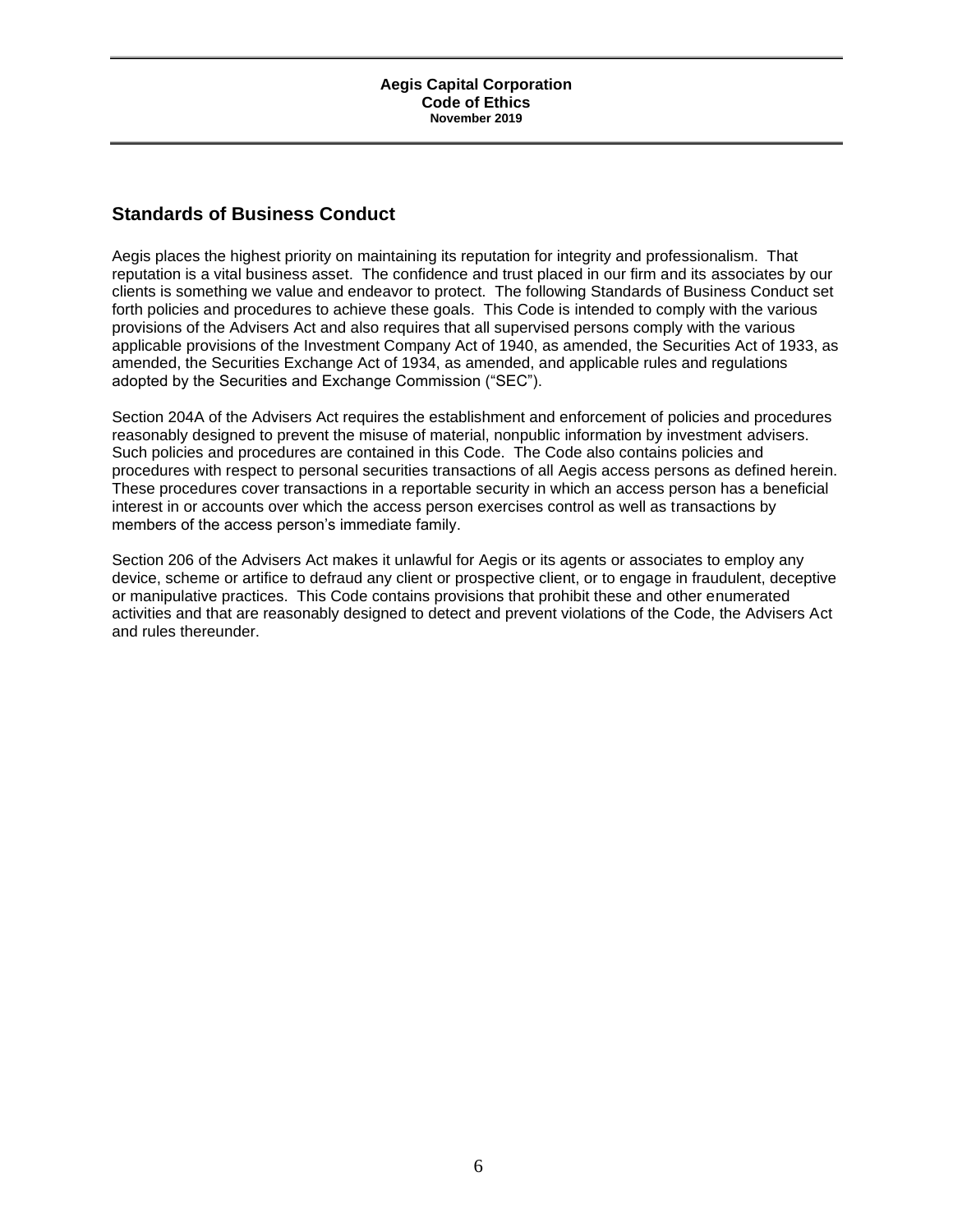## <span id="page-6-0"></span>**Prohibition Against Insider Trading**

## **Introduction**

Trading securities while in possession of material, nonpublic information, or improperly communicating that information to others may expose supervised persons and Aegis to stringent penalties. Criminal sanctions may include a fine of up to \$1,000,000 and/or ten years imprisonment. The SEC can recover the profits gained or losses avoided through the illegal trading, impose a penalty of up to three times the illicit windfall, and/or issue an order permanently barring you from the securities industry. Finally, supervised persons and Aegis may be sued by investors seeking to recover damages for insider trading violations.

The rules contained in this Code apply to securities trading and information handling by supervised persons of Aegis and their immediate family members.

The law of insider trading is unsettled and continuously developing. An individual legitimately may be uncertain about the application of the rules contained in this Code in a particular circumstance. Often, a single question can avoid disciplinary action or complex legal problems. You must notify Compliance immediately if you have any reason to believe that a violation of this Code has occurred or is about to occur.

## **General Policy**

No supervised person may trade, either personally or on behalf of others (such as investment funds and private accounts managed by Aegis), while in the possession of material, nonpublic information, nor may any personnel of Aegis communicate material, nonpublic information to others in violation of the law.

1. What is Material Information?

Information is material where there is a substantial likelihood that a reasonable investor would consider it important in making his or her investment decisions. Generally, this includes any information the disclosure of which will have a substantial effect on the price of a company's securities. No simple test exists to determine when information is material; assessments of materiality involve a highly fact-specific inquiry. For this reason, you should direct any questions about whether information is material to Compliance.

Material information often relates to a company's results and operations, including, for example, dividend changes, earnings results, changes in previously released earnings estimates, significant merger or acquisition proposals or agreements, major litigation, liquidation problems, and extraordinary management developments.

Material information also may relate to the market for a company's securities. Information about a significant order to purchase or sell securities may, in some contexts, be material. Prepublication information regarding reports in the financial press also may be material. For example, the United States Supreme Court upheld the criminal convictions of insider trading defendants who capitalized on prepublication information about The Wall Street Journal's "Heard on the Street" column.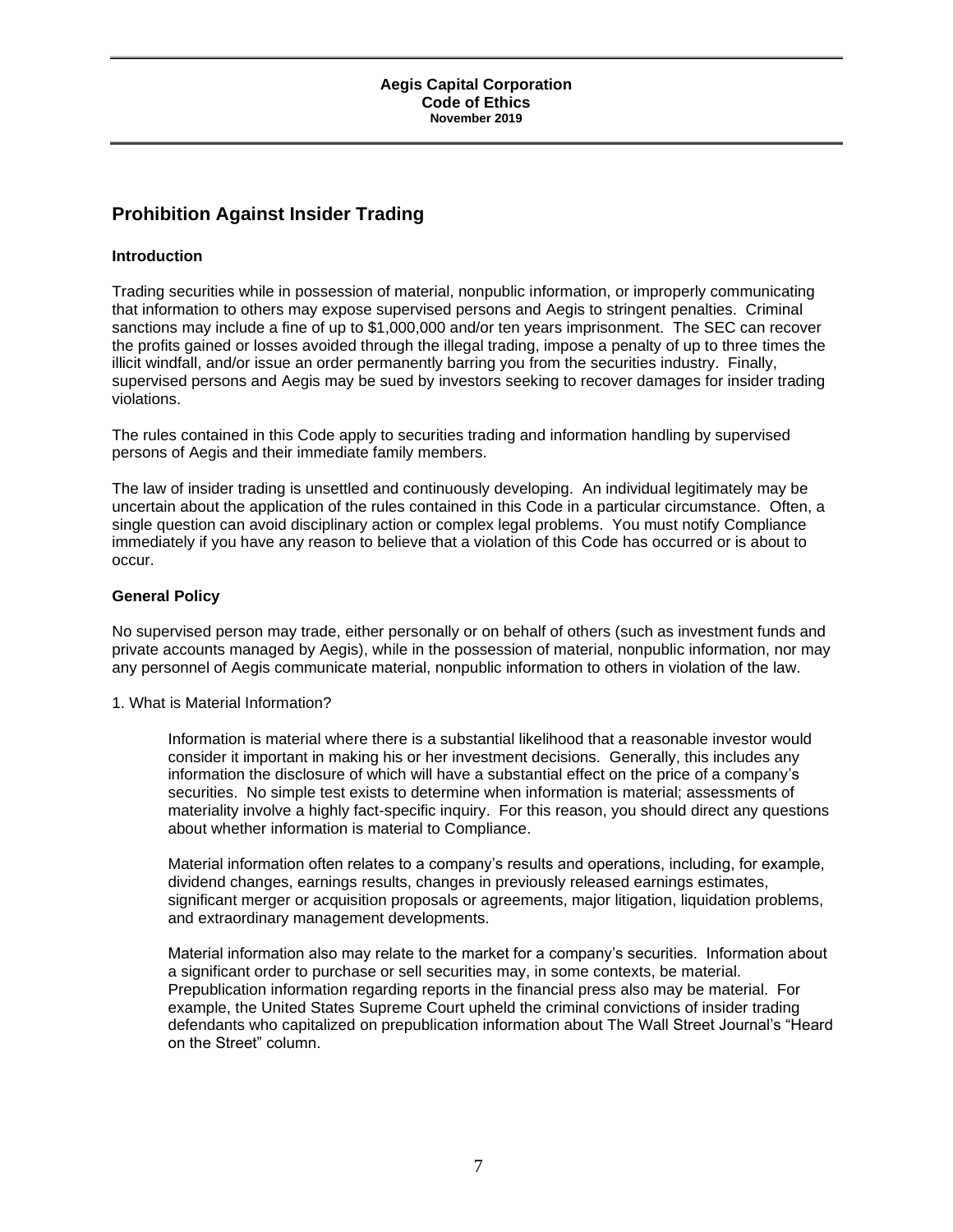You should also be aware of the SEC's position that the term "material nonpublic information" relates not only to issuers but also to Aegis' securities recommendations and client securities holdings and transactions.

#### 2. What is Nonpublic Information?

Information is "public" when it has been disseminated broadly to investors in the marketplace. For example, information is public after it has become available to the general public through the Internet, a public filing with the SEC or some other government agency, the Dow Jones "tape" or The Wall Street Journal or some other publication of general circulation, and after sufficient time has passed so that the information has been disseminated widely.

#### 3. Identifying Inside Information

Before executing any trade for yourself or others, including investment funds or private accounts managed by Aegis ("Client Accounts"), you must determine whether you have access to material, nonpublic information. If you think that you might have access to material, nonpublic information, you should take the following steps:

- o Report the information and proposed trade immediately to Compliance.
- $\circ$  Do not purchase or sell the securities on behalf of yourself or others, including investment funds or private accounts managed by the firm.
- $\circ$  Do not communicate the information inside or outside the firm, other than to Compliance.
- $\circ$  After Compliance has reviewed the issue, the firm will determine whether the information is material and nonpublic and, if so, what action the firm will take.

You should consult with Compliance before taking any action. This high degree of caution will protect you, our clients, and the firm.

4. Contacts with Public Companies

Contacts with public companies may represent an important part of our research efforts. The firm may make investment decisions on the basis of conclusions formed through such contacts and analysis of publicly available information. Difficult legal issues arise, however, when, in the course of these contacts, a supervised person of Aegis or other person subject to this Code becomes aware of material, nonpublic information. This could happen, for example, if a company's Chief Financial Officer prematurely discloses quarterly results to an analyst, or an investor relations representative makes selective disclosure of adverse news to a handful of investors. In such situations, Aegis must make a judgment as to its further conduct. To protect yourself, your clients and the firm, you should contact Compliance immediately if you believe that you may have received material, nonpublic information.

5. Tender Offers

Tender offers represent a particular concern in the law of insider trading for two reasons: First, tender offer activity often produces extraordinary gyrations in the price of the target company's securities. Trading during this time period is more likely to attract regulatory attention (and produces a disproportionate percentage of insider trading cases). Second, the SEC has adopted a rule which expressly forbids trading and "tipping" while in the possession of material, nonpublic information regarding a tender offer received from the tender offeror, the target company or anyone acting on behalf of either. Supervised persons of Aegis and others subject to this Code should exercise extreme caution any time they become aware of nonpublic information relating to a tender offer.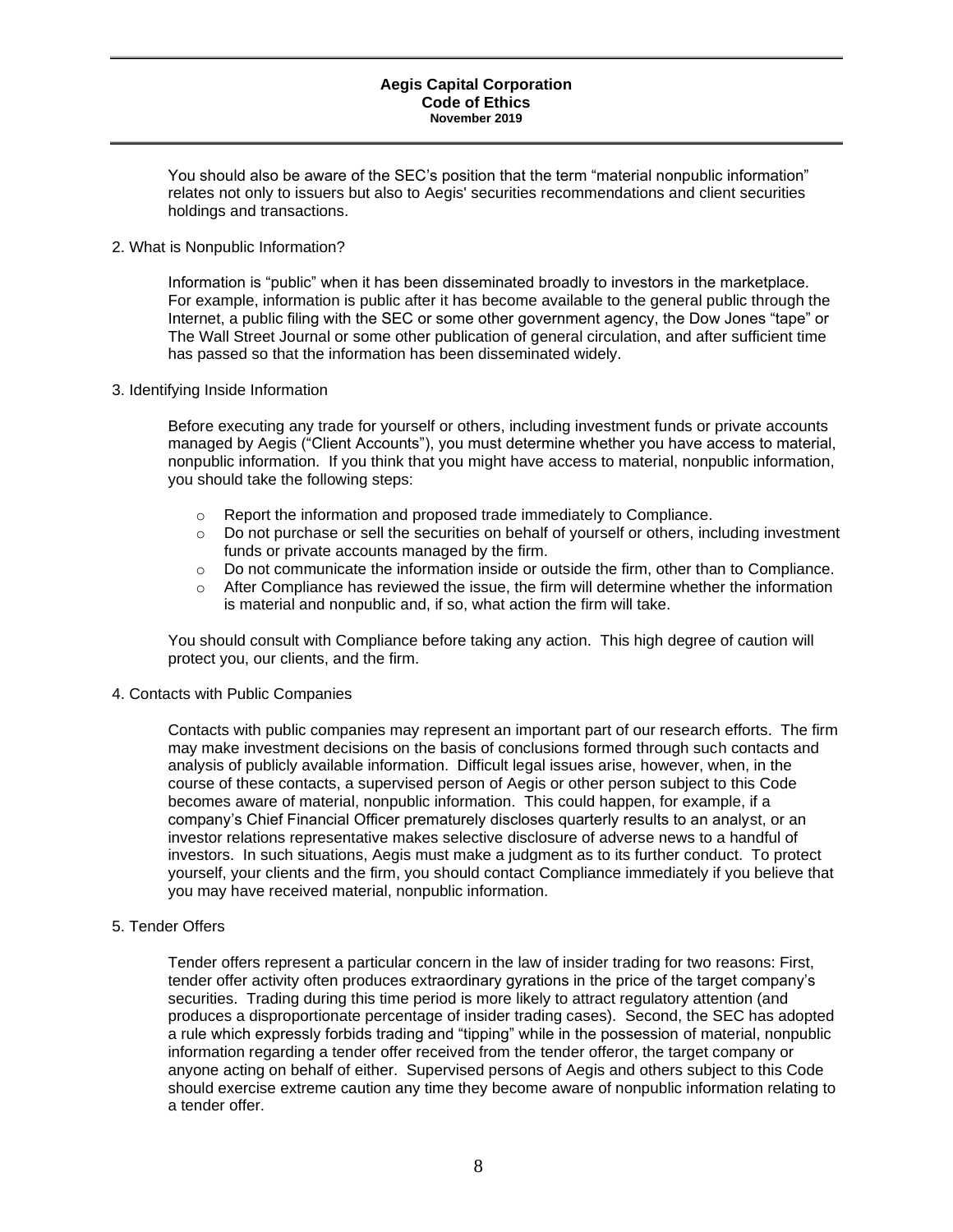#### 6. Restricted/Watch Lists

Although Aegis does not typically receive confidential information from portfolio companies, it may, if it receives such information take appropriate procedures to establish restricted or watch lists in certain securities.

Compliance may place certain securities on a "restricted list." Access persons are prohibited from personally, or on behalf of an advisory account, purchasing or selling securities during any period they are listed. Securities issued by companies about which a number of supervised persons are expected to regularly have material, nonpublic information should generally be placed on the restricted list. Compliance shall take steps to immediately inform all supervised persons of the securities listed on the restricted list.

Compliance may place certain securities on a "watch list." Securities issued by companies about which a limited number of supervised persons possess material, nonpublic information should generally be placed on the watch list. The list will be disclosed to Compliance and a limited number of other persons who are deemed necessary recipients of the list because of their roles within Aegis.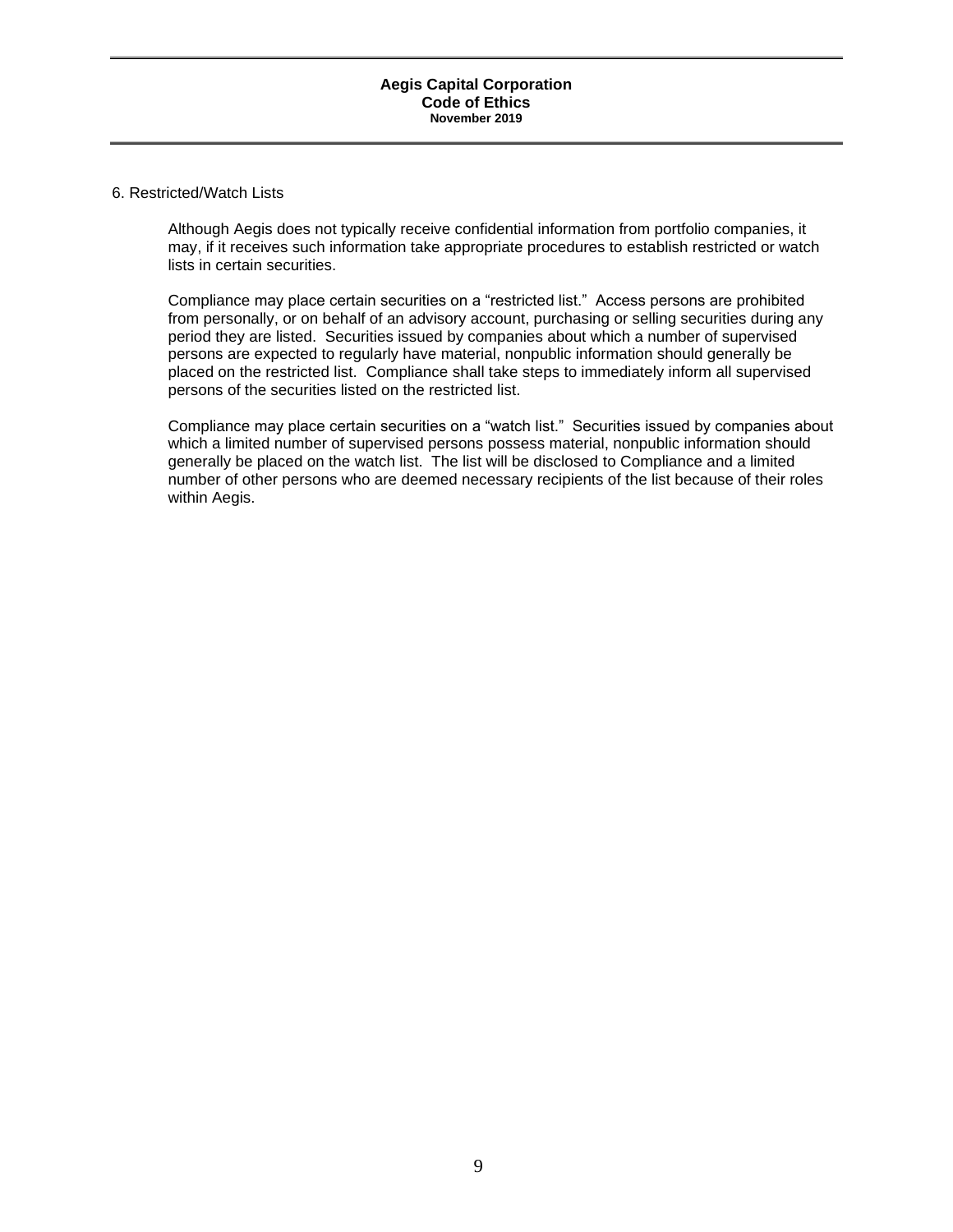## <span id="page-9-0"></span>**Personal Securities Transactions**

## **General Policy**

Aegis has adopted the following principles governing personal investment activities by Aegis's supervised persons:

- The interests of client accounts will at all times be placed first;
- All personal securities transactions will be conducted in such manner as to avoid any actual or potential conflict of interest or any abuse of an individual's position of trust and responsibility; and
- Access persons must not take inappropriate advantage of their positions.

## **Pre-Clearance Required for Participation in IPOs**

No access person shall acquire any beneficial ownership in any securities in an Initial Public Offering for his or her account, as defined herein without the prior written approval of Compliance who has been provided with full details of the proposed transaction (including written certification that the investment opportunity did not arise by virtue of the access person's activities on behalf of a client) and, if approved, will be subject to continuous monitoring for possible future conflicts.

### **Pre-Clearance Required for Private or Limited Offerings**

No access person shall acquire beneficial ownership of any securities in a limited offering or private placement without the prior written approval of Compliance who has been provided with full details of the proposed transaction (including written certification that the investment opportunity did not arise by virtue of the access person's activities on behalf of a client) and, if approved, will be subject to continuous monitoring for possible future conflicts.

#### **Personal Account Dealings**

Access Persons must be mindful of the actual or perceived conflicts of interest when trading securities in their personal or family member accounts. To remediate any actual or perceived conflict of interest the firm adopted the following policies and procedures:

- Access Persons are not permitted to trade in a security for their personal or immediate family member's accounts, on the same day they trade the security for their clients, unless the clients receive the same or better price.
- Access Persons are not permitted to trade opposite side, in their personal or immediate family member's accounts, in a security they are soliciting to their clients.
- Access Persons are not permitted to trade, in their personal or immediate family member's accounts, in a security or a derivative of the security which is on the firm's restricted list.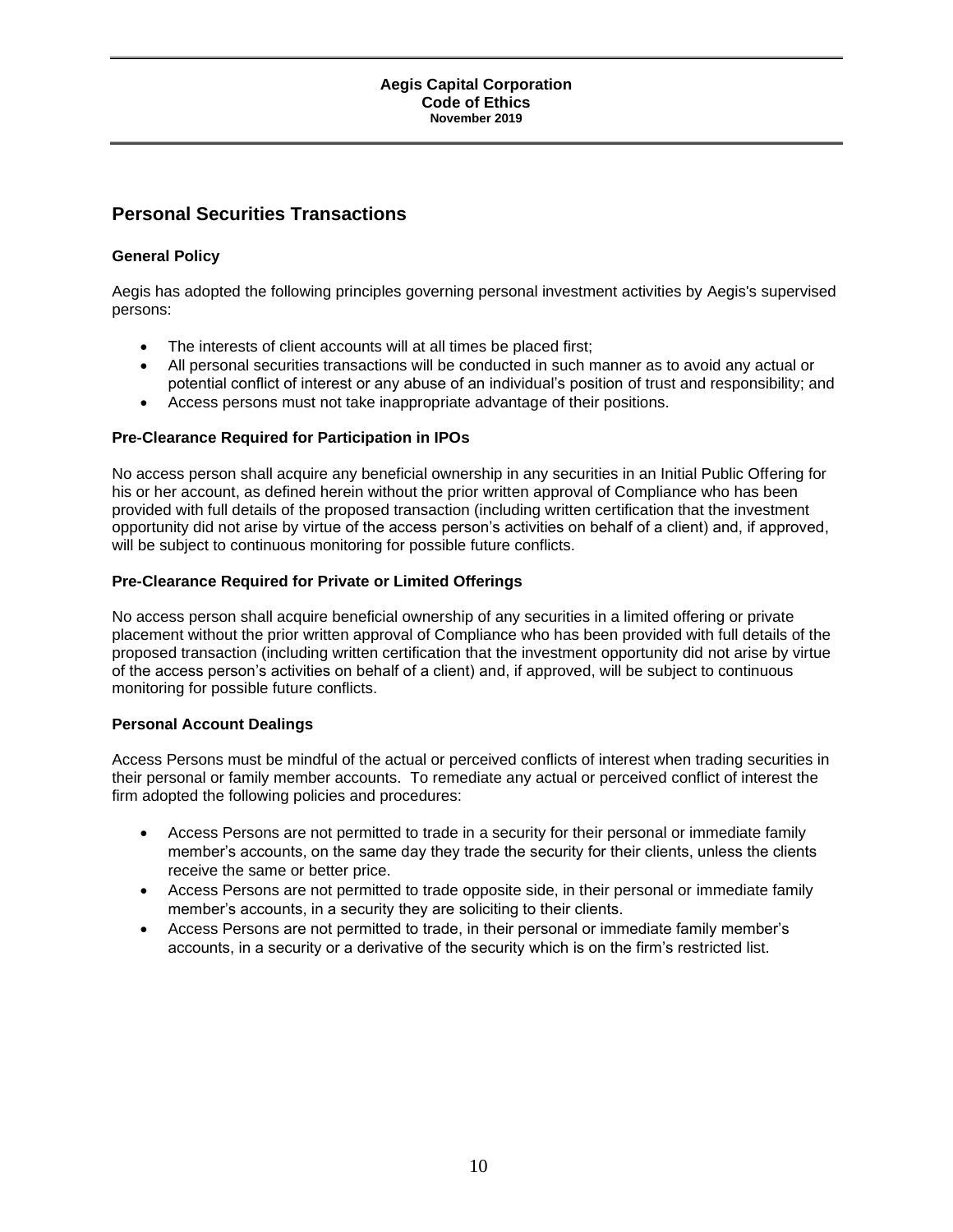## <span id="page-10-0"></span>**Gifts and Entertainment**

Giving, receiving or soliciting gifts in a business setting may create an appearance of impropriety or may raise a potential conflict of interest. Aegis has adopted the policies set forth below to guide access persons in this area.

## **General Policy**

Aegis's policy with respect to gifts and entertainment is as follows:

- Giving, receiving or soliciting gifts in a business may give rise to an appearance of impropriety or may raise a potential conflict of interest;
- Access persons should not accept or provide any gifts or favors that might influence the decisions you or the recipient must make in business transactions involving Aegis, or that others might reasonably believe would influence those decisions;
- Modest gifts and favors, which would not be regarded by others as improper, may be accepted or given on an occasional basis. Entertainment that satisfies these requirements and conforms to generally accepted business practices also is permissible;
- Where there is a law or rule that applies to the conduct of a particular business or the acceptance of gifts of even nominal value, the law or rule must be followed.
- Access persons are not permitted to give to or receive from a client, third party vendor or any other person any item valued in excess of \$100 per year, when such gift was given in connection with your business on behalf of the firm

## **Reporting Requirements**

- Any access person who accepts, directly or indirectly, anything of value from any person or entity that does business with or on behalf of Aegis, including gifts and gratuities with value in excess of \$100 per year, must obtain consent from Compliance before accepting such gift.
- This reporting requirement does not apply to bona fide dining or bona fide entertainment if, during such dining or entertainment, you are accompanied by the person or representative of the entity that does business with Aegis.
- This gift reporting requirement is for the purpose of helping Aegis monitor the activities of its associates. However, the reporting of a gift does not relieve any access person from the obligations and policies set forth in this Section or anywhere else in this Code. If you have any questions or concerns about the appropriateness of any gift, please consult Compliance.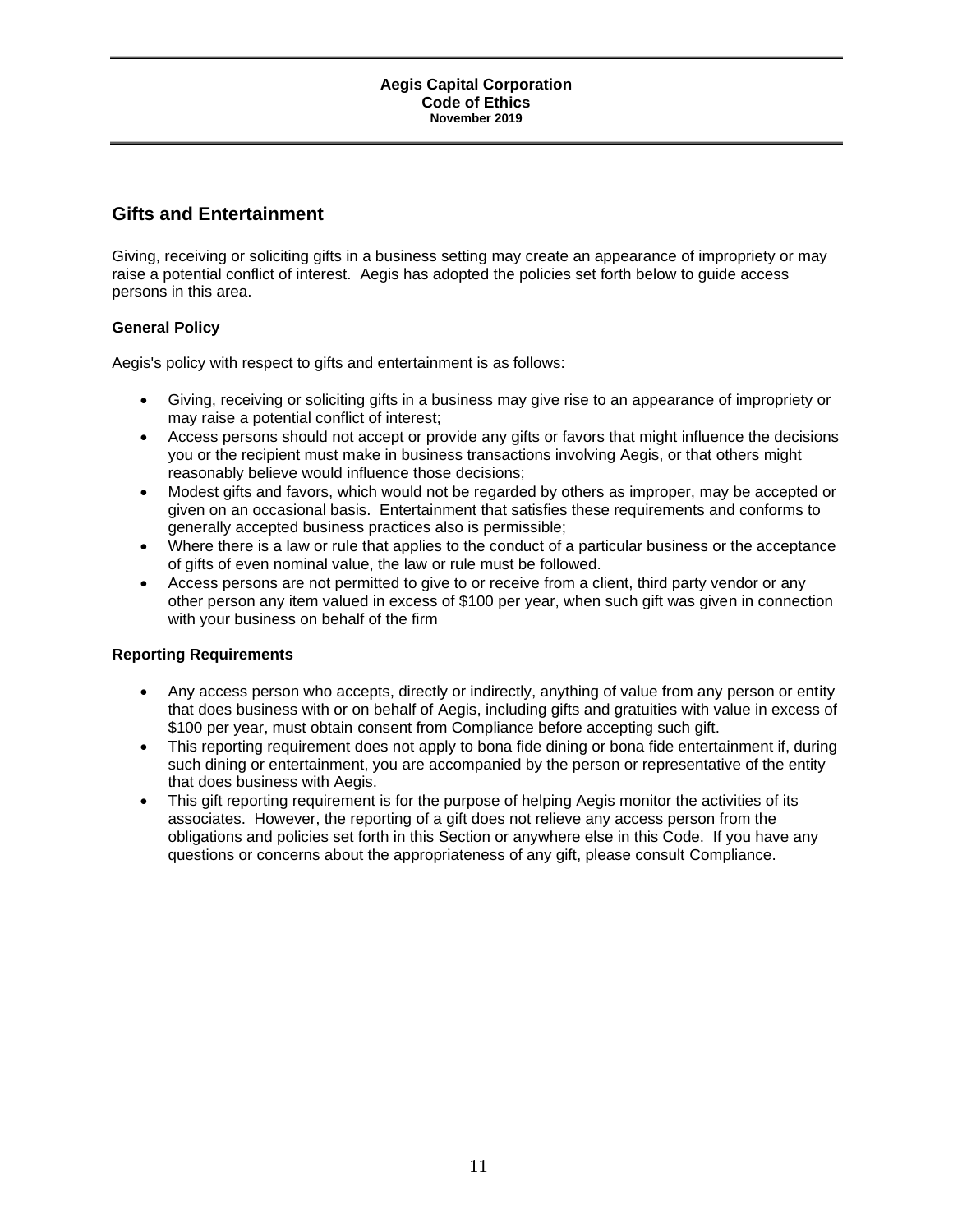## <span id="page-11-0"></span>**Protecting the Confidentiality of Client Information**

## **Confidential Client Information**

In the course of investment advisory activities of Aegis, the firm gains access to non-public information about its clients. Such information may include a person's status as a client, personal financial and account information, the allocation of assets in a client portfolio, the composition of investments in any client portfolio, information relating to services performed for or transactions entered into on behalf of clients, advice provided by Aegis to clients, and data or analyses derived from such non-public personal information (collectively referred to as 'Confidential Client Information'). All Confidential Client Information, whether relating to Aegis's current or former clients, is subject to the Code's policies and procedures. Any doubts about the confidentiality of information must be resolved in favor of confidentiality.

## **Non-Disclosure Of Confidential Client Information**

All information regarding Aegis's clients is confidential. Information may only be disclosed when the disclosure is consistent with the firm's policy and the client's direction. Aegis does not share Confidential Client Information with any unaffiliated third parties, except in the following circumstances:

- As necessary to provide service that the client requested or authorized, or to maintain and service the client's account. Aegis will require that any financial intermediary, agent or other service provider utilized by Aegis (such as broker-dealers or sub-advisers) comply with substantially similar standards for non-disclosure and protection of Confidential Client Information and use the information provided by Aegis only for the performance of the specific service requested by Aegis;
- As required by regulatory authorities or law enforcement officials who have jurisdiction over Aegis, or as otherwise required by any applicable law. In the event Aegis is compelled to disclose Confidential Client Information, the firm shall provide prompt notice to the clients affected, so that the clients may seek a protective order or other appropriate remedy. If no protective order or other appropriate remedy is obtained, Aegis shall disclose only such information, and only in such detail, as is legally required;
- To the extent reasonably necessary to prevent fraud, unauthorized transactions or liability.

## **Employee Responsibilities**

All access persons are prohibited, either during or after the termination of their employment with Aegis, from disclosing Confidential Client Information to any person or entity outside the firm, including family members, except under the circumstances described above. An access person is permitted to disclose Confidential Client Information only to such other access persons who need to have access to such information to deliver the Aegis's services to the client.

Access persons are also prohibited from making unauthorized copies of any documents or files containing Confidential Client Information and, upon termination of their employment with Aegis, must return all such documents to Aegis.

Any supervised person who violates the non-disclosure policy described above will be subject to prosecution in accordance with the governing federal and state laws and statues governing such and/or disciplinary action, including possible termination, whether or not he or she benefited from the disclosed information.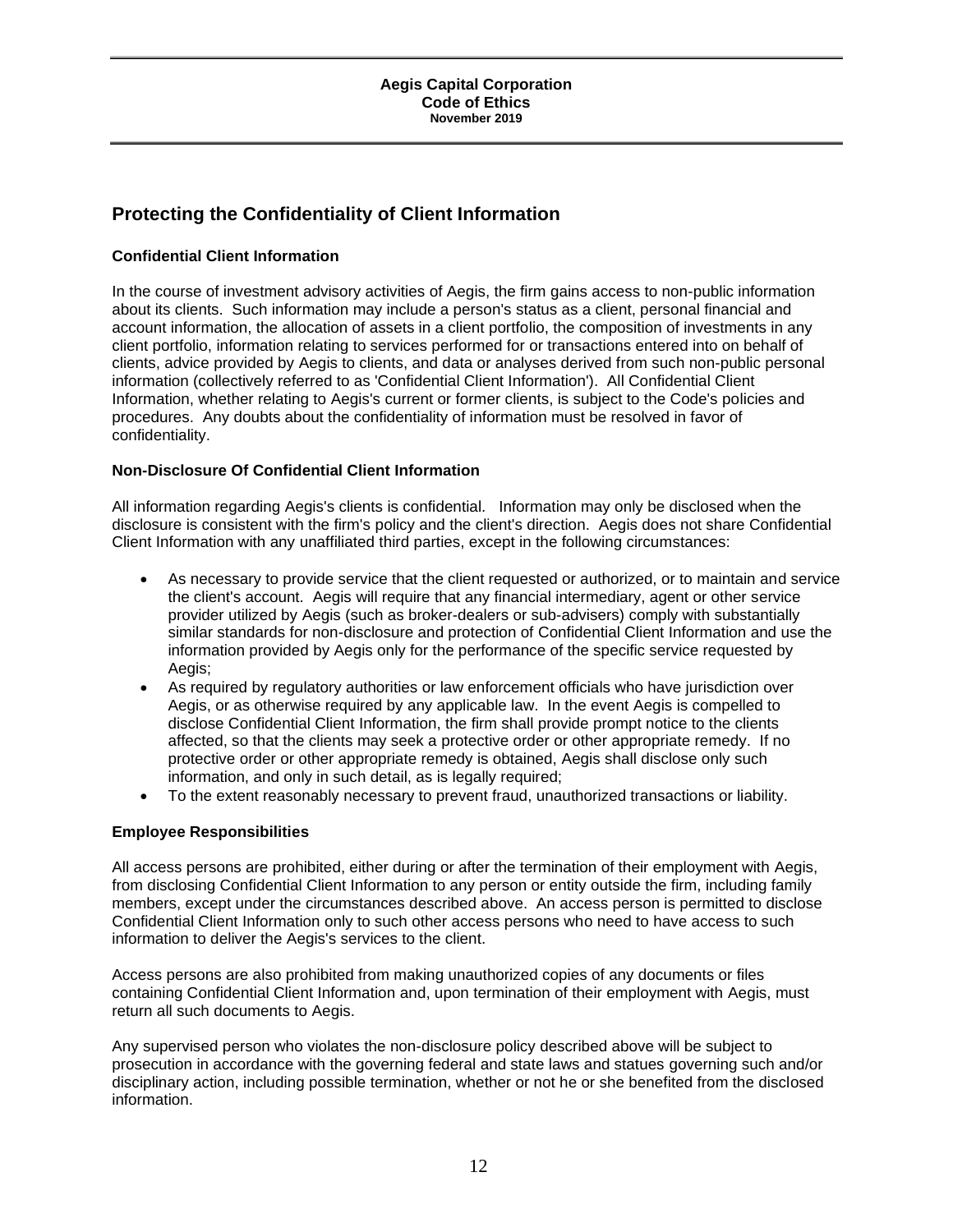### **Security Of Confidential Personal Information**

Aegis enforces the following policies and procedures to protect the security of Confidential Client Information:

- The Firm restricts access to Confidential Client Information to those access persons who need to know such information to provide Aegis's services to clients;
- Any access person who is authorized to have access to Confidential Client Information in connection with the performance of such person's duties and responsibilities is required to keep such information in a secure compartment, file or receptacle on a daily basis as of the close of each business day;
- All electronic or computer files containing any Confidential Client Information shall be password secured and firewall protected from access by unauthorized persons;
- Any conversations involving Confidential Client Information, if appropriate at all, must be conducted by access persons in private, and care must be taken to avoid any unauthorized persons overhearing or intercepting such conversations.

### **Privacy Policy**

As a registered investment adviser, Aegis and all associated persons, must comply with SEC Regulation S-P, which requires investment advisers to adopt policies and procedures to protect the 'nonpublic personal information' of natural person clients. 'Nonpublic information,' under Regulation S-P, includes personally identifiable financial information and any list, description, or grouping that is derived from personally identifiable financial information. Personally identifiable financial information is defined to include information supplied by individual clients, information resulting from transactions, any information obtained in providing products or services. Pursuant to Regulation S-P Aegis has adopted policies and procedures to safeguard the information of natural person clients.

#### **Enforcement and Review of Confidentiality and Privacy Policies**

Compliance is responsible for reviewing, maintaining and enforcing Aegis's confidentiality and privacy policies and is also responsible for conducting appropriate associate training to ensure adherence to these policies. Any exceptions to this policy requires the written approval of Compliance.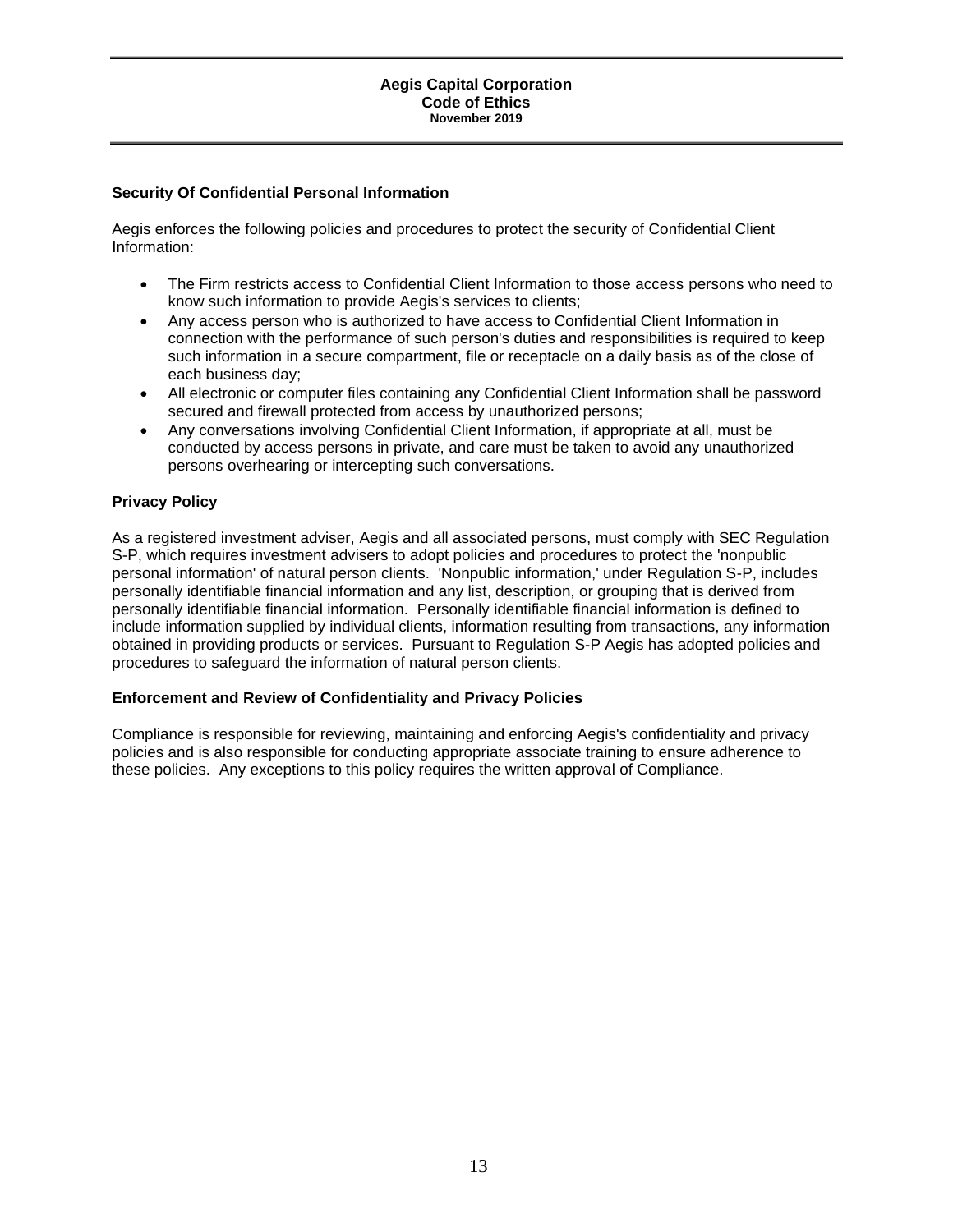## <span id="page-13-0"></span>**Service as an Officer or Director**

No access person shall serve as an officer or on the board of directors of any publicly or privately traded company without prior authorization by Compliance or a designated supervisory person based upon a determination that any such board service or officer position would be consistent with the interest of Aegis's clients. Where board service or an officer position is approved, Aegis shall implement information barriers or other appropriate procedure, to isolate such person from making decisions relating to the company's securities.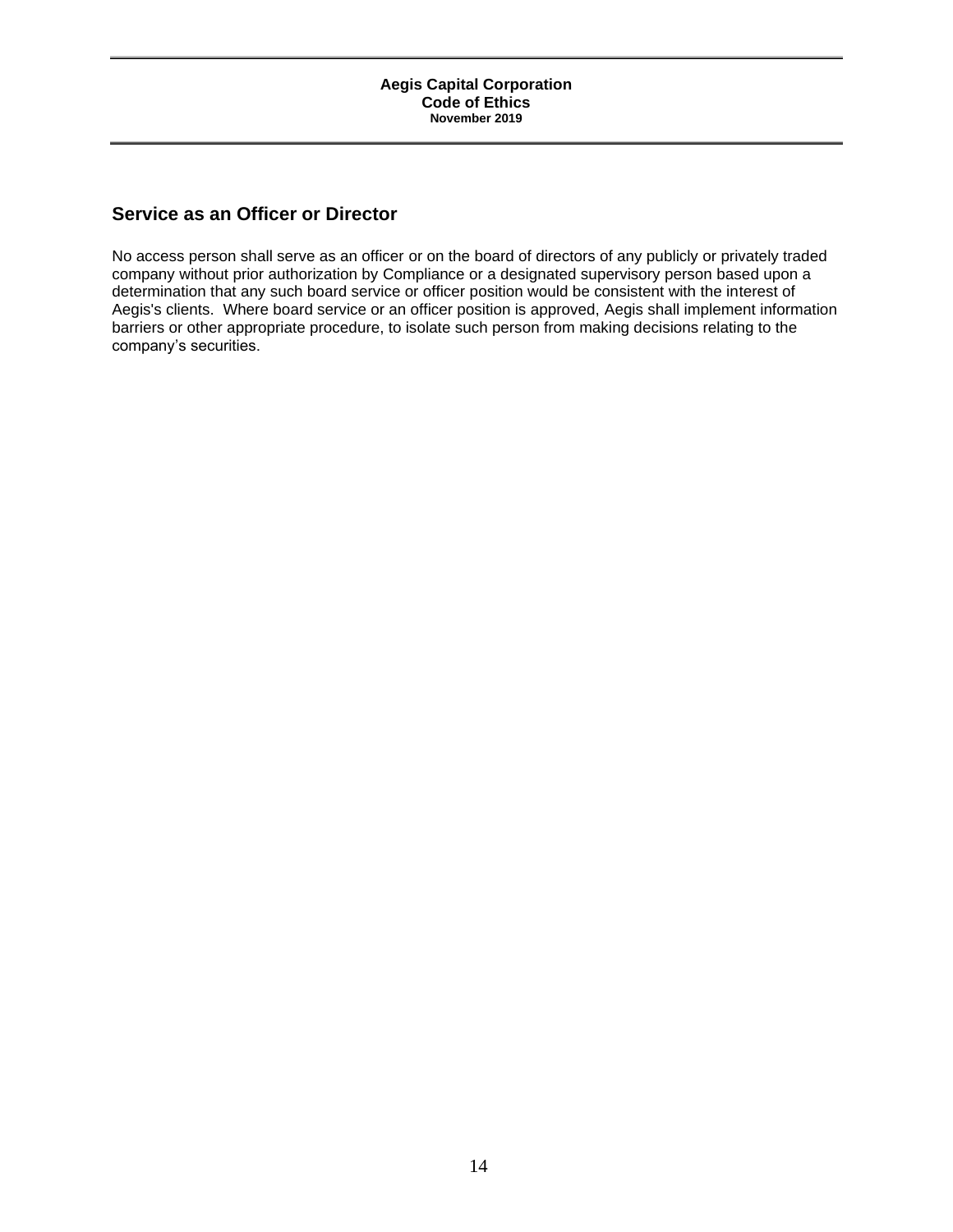## <span id="page-14-0"></span>**Compliance Procedures**

## **Reporting Requirements**

Every access person shall provide initial and annual holdings reports and quarterly transaction reports to Compliance which must contain the information described below. It is the policy of Aegis that each access person must arrange for their brokerage firm(s) to send automatic duplicate brokerage account statements and trade confirmations of all securities transactions to Compliance.

## 1. Quarterly Transaction Reports

Every access person must, no later than ten (10) days after the end of each calendar quarter, file a quarterly transaction report containing the following information:

With respect to any transaction during the quarter in a reportable security in which the access persons had any direct or indirect beneficial ownership:

- The date of the transaction, the title and exchange ticker symbol or CUSIP number, the interest rate and maturity date (if applicable), the number of shares and the principal amount (if applicable) of each covered security;
- The nature of the transaction (i.e., purchase, sale or any other type of acquisition or disposition);
- The price of the reportable security at which the transaction was effected;
- The name of the broker, dealer or bank with or through whom the transaction was effected; and
- The date the report is submitted by the access person.

## 2. Exempt Transactions

An access person need not submit a report with respect to:

- Transactions effected for, securities held in, any account over which the person has no direct or indirect influence or control;
- Transactions effected pursuant to an automatic investment plan;
- A quarterly transaction report if the report would duplicate information contained in securities transaction confirmations or brokerage account statements that Aegis or its affiliated broker/dealer, holds in its records so long as the firm receives the confirmations or statements no later than 10 days after the end of the applicable calendar quarter;
- Any transaction or holding report if Aegis has only one access person, so long as the firm maintains records of the information otherwise required to be reported

## 3. Monitoring and Review of Personal Securities Transactions

Compliance or a designee will monitor and review all reports required under the Code for compliance with Aegis's policies regarding personal securities transactions and applicable SEC rules and regulations. Compliance may also initiate inquiries of access persons regarding personal securities trading. Access persons are required to cooperate with such inquiries and any monitoring or review procedures employed Aegis. Any transactions for any accounts of Compliance will be reviewed and approved by other designated supervisory person. Compliance shall at least annually identify all access persons who are required to file reports pursuant to the Code and will inform such access persons of their reporting obligations.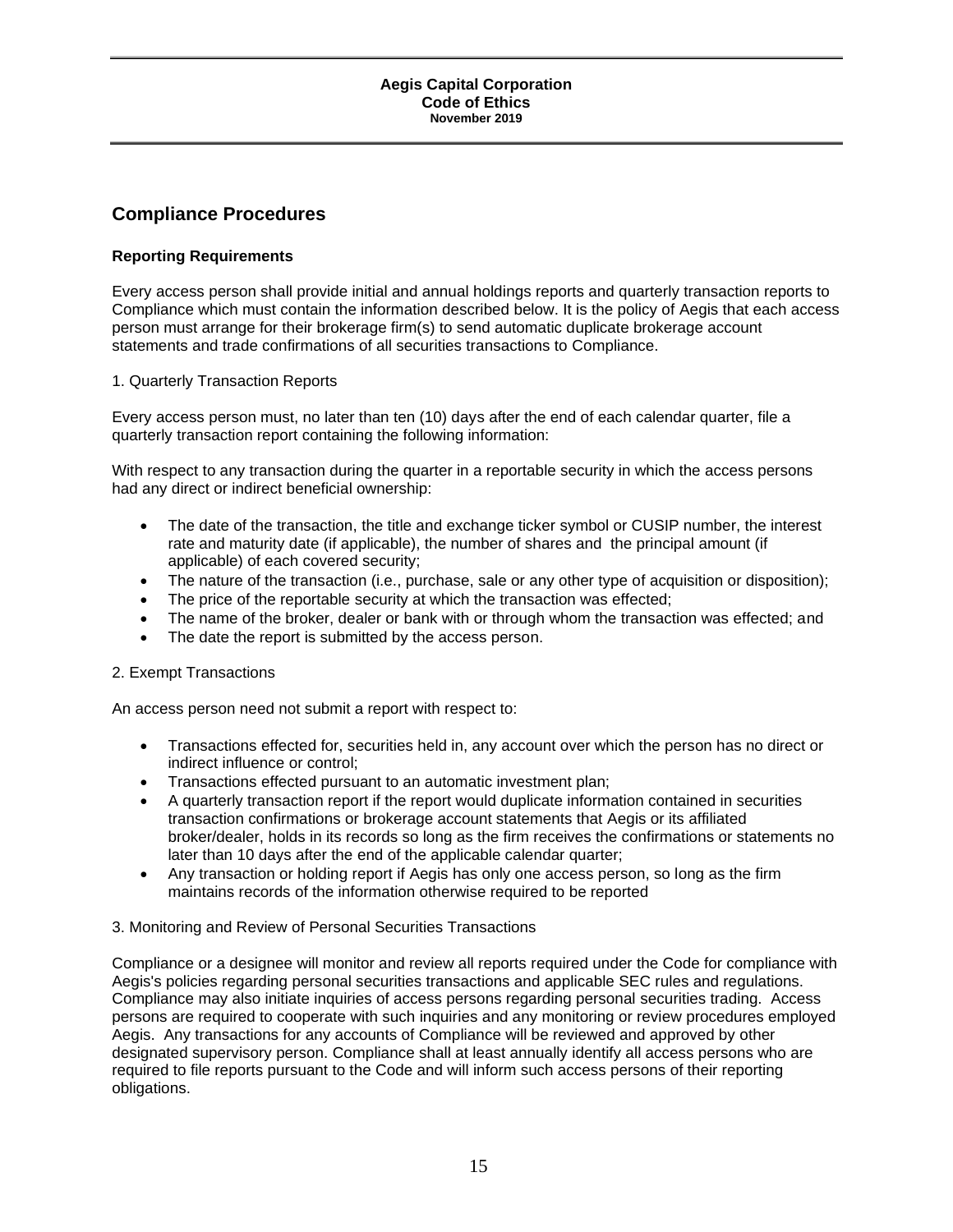## <span id="page-15-0"></span>**Certification**

### **Initial Certification**

All supervised persons will be provided with a copy of the Code and must initially certify in writing to Compliance that they have: (i) received a copy of the Code; (ii) read and understand all provisions of the Code; (iii) agreed to abide by the Code; and (iv) report all account holdings as required by the Code.

#### **Acknowledgement of Amendments**

All supervised persons shall receive any amendments to the Code and must certify to Compliance in writing that they have: (i) received a copy of the amendment; (ii) read and understood the amendment; (iii) and agreed to abide by the Code as amended.

### **Annual Certification**

All supervised persons must annually certify in writing to Compliance that they have: (i) read and understood all provisions of the Code; (ii) complied with all requirements of the Code; and (iii) submitted all holdings and transaction reports as required by the Code.

### **Further Information**

Supervised persons should contact Compliance regarding any inquiries pertaining to the Code or the policies established herein.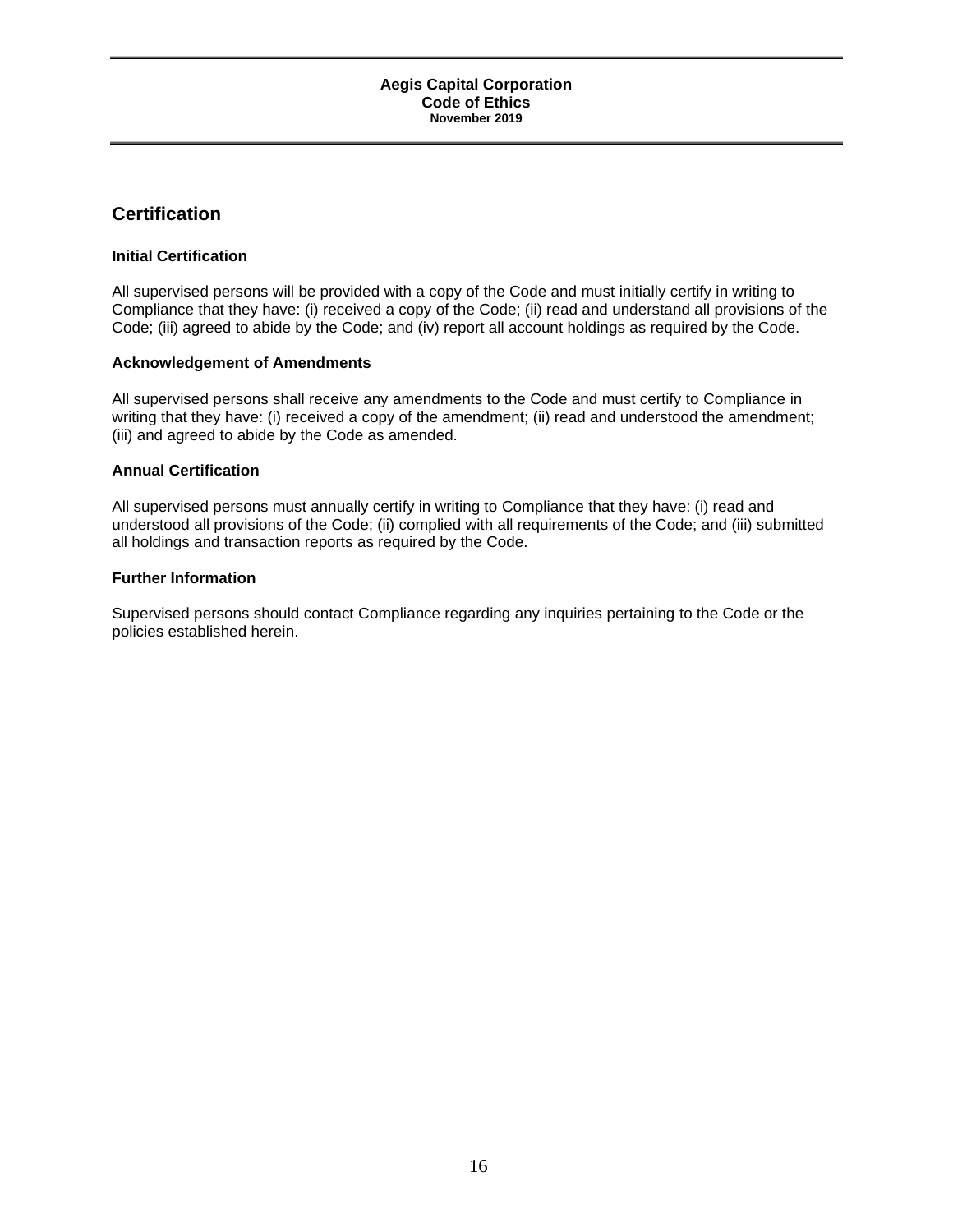## <span id="page-16-0"></span>**Records**

Compliance shall maintain and cause to be maintained in a readily accessible place the following records:

- A copy of any Code of Ethics adopted by the Firm pursuant to Advisers Act Rule 204A-1 which is or has been in effect during the past five years;
- A record of any violation of Aegis's Code and any action that was taken as a result of such violation for a period of five years from the end of the fiscal year in which the violation occurred;
- A record of all written acknowledgements of receipt of the Code and amendments thereto for each person who is currently, or within the past five years was, an access person which shall be retained for five years after the individual ceases to be an access person of Aegis;
- A copy of each report made pursuant to Advisers Act Rule 204A-1, including any brokerage confirmations and account statements made in lieu of these reports;
- A list of all persons who are, or within the preceding five years have been, access persons;
- A record of any decision and reasons supporting such decision to approve an access persons' acquisition of securities in IPOs and limited offerings within the past five years after the end of the fiscal year in which such approval is granted.